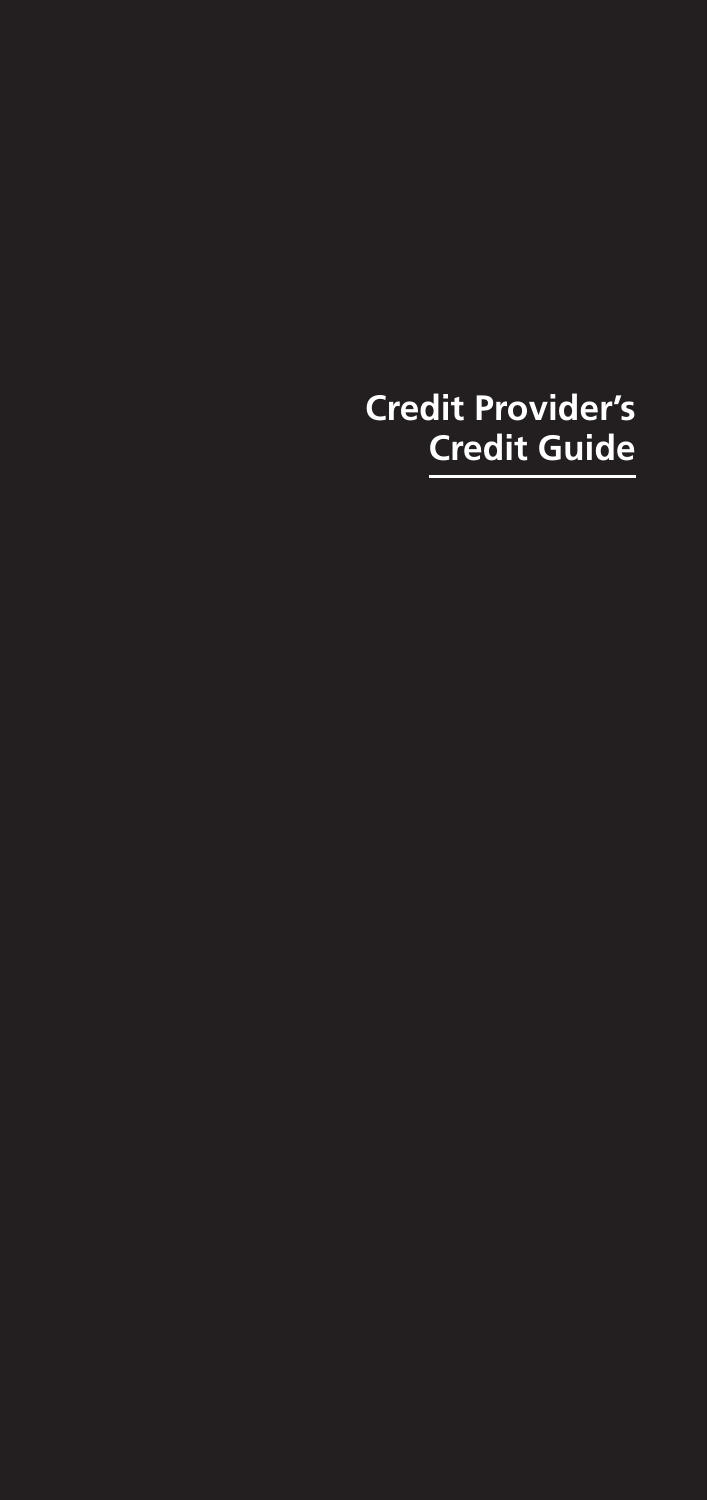This guide provides you with information in relation to credit we may provide to you that is regulated under the National Consumer Credit Protection Act 2009 (Act). It contains a summary of certain obligations we have under the Act in relation to such credit and what you should do if you have a complaint or dispute about our provision of the credit. It also contains information about our relationships with mortgage managers.

#### **INFORMATION ABOUT SOME KEY OBLIGATIONS WE HAVE Credit Unsuitability Assessment**

Before entering into a credit contract with you, or increasing a credit limit under an existing credit contract, we must make an assessment as to whether the credit contract or credit limit increase will be unsuitable for you.

To make this assessment, we must make reasonable inquiries about your requirements and objectives for the credit contract or credit limit increase. We must also make reasonable inquiries about your financial situation and take reasonable steps to verify this information.

A credit contract or credit limit increase will be unsuitable if at the time it is being provided to you it is likely that you will be unable to meet your financial obligations (e.g. repayments) under the credit contract, or are unable to so without substantial hardship. The contract will also be unsuitable if it does not meet your stated requirements or objectives.

If we assess that a proposed credit contract or credit limit increase is unsuitable for you, we cannot provide it to you.

#### **Obtaining a copy of the assessment**

You may request a copy of the assessment from us (at no cost to you) if we proceed to provide you with the credit contract or credit limit increase.

You can request a copy of the assessment before entering into the credit contract or obtaining the credit limit increase or at any time up to 7 years after you enter into the credit contract or your credit limit is increased. To request a copy of the assessment contact our Customer Support team:

**Address:** PO Box 626, Collins Street West, Melbourne Vic 8007

**Tel:** 1300 543 558

#### **Email:** customercare@advantedge.com.au

We are not required to provide you with a copy of the assessment where the credit contract or credit limit increase does not proceed.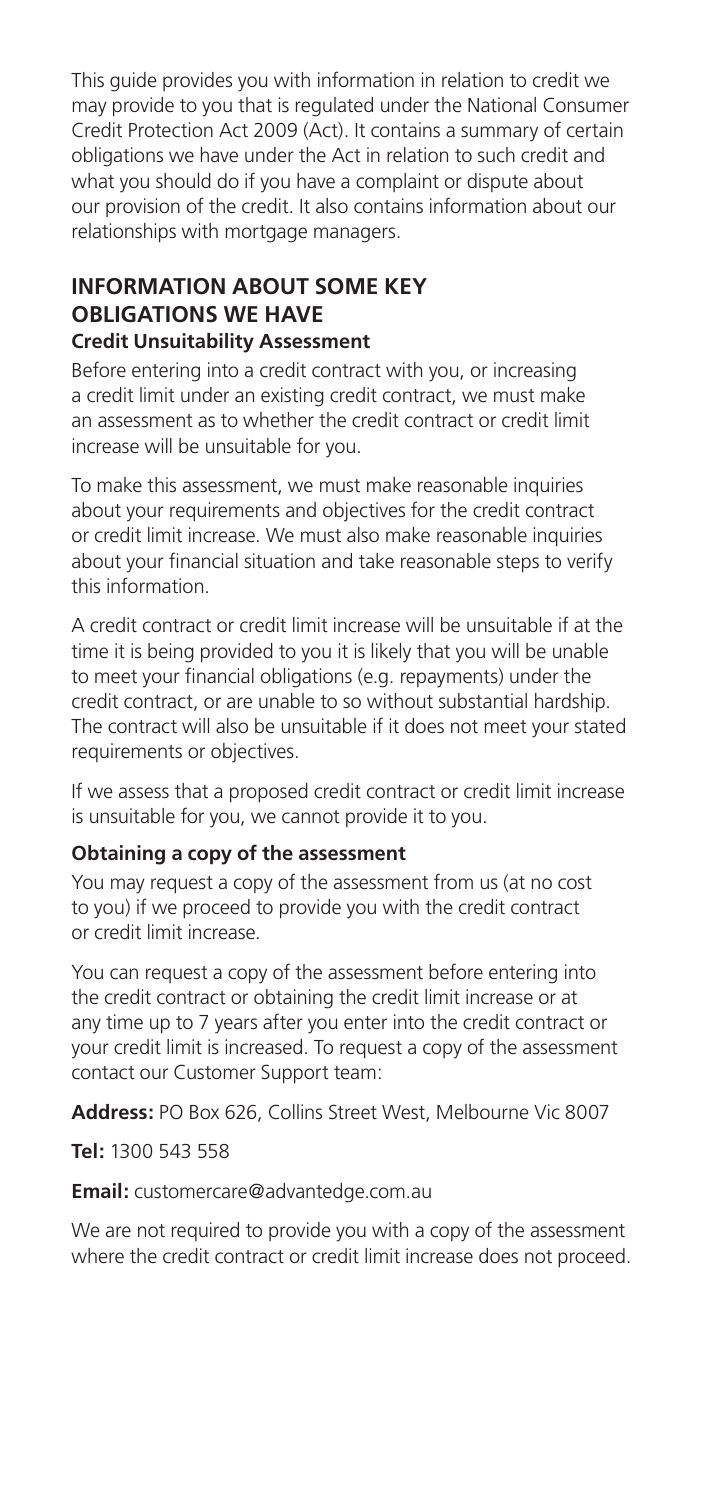## **INFORMATION ABOUT OUR ARRANGEMENTS WITH ADVANTEDGE**

AFSH Nominees Pty Ltd ACN 143 937 437 Australian Credit Licence 391192 (AFSH) is the credit provider. Your credit contract will set out your credit provider. The credit provider has an arrangement with Advantedge Financial Services Pty Ltd ACN 130 012 930 (Advantedge) to service and manage loans on behalf of the credit provider. Advantedge holds an Australian Credit Licence number 391202. Advantedge acts as a wholesale loan servicer primarily behind the scenes including managing credit analysis on applications, providing loan administration services (such as producing statements), providing system infrastructure (such as internet access) and arranging loan funds. Advantedge is also is authorised to collect repayments made under credit contracts on behalf of the credit provider.

# **INFORMATION ABOUT THE ROLE OF A MORTGAGE MANAGER**

Advantedge also has arrangements with third parties like your mortgage manager whose role it is to manage the relationship with you on a day-to-day basis for us in accordance with our policies and procedures.

Mortgage managers offer consumers a comprehensive range of residential mortgage products under their own brand and service platforms. A mortgage manager is a home loan specialist, providing you with services such as advice regarding product selection through to application, settlement and post settlement customer service, including resolving issues that you may have with your loan.

Credit contracts, consumer leases and associated documentation used by the mortgage manager may be branded or co-branded with the name of the mortgage manager.

# **INFORMATION ABOUT LODGING A DISPUTE OR COMPLAINT WITH US**

We are always trying to improve our customers' experience with us, but we know things don't always go the way they should. Your feedback about the services you receive from us and our products can help us understand and address issues we otherwise might not know about.